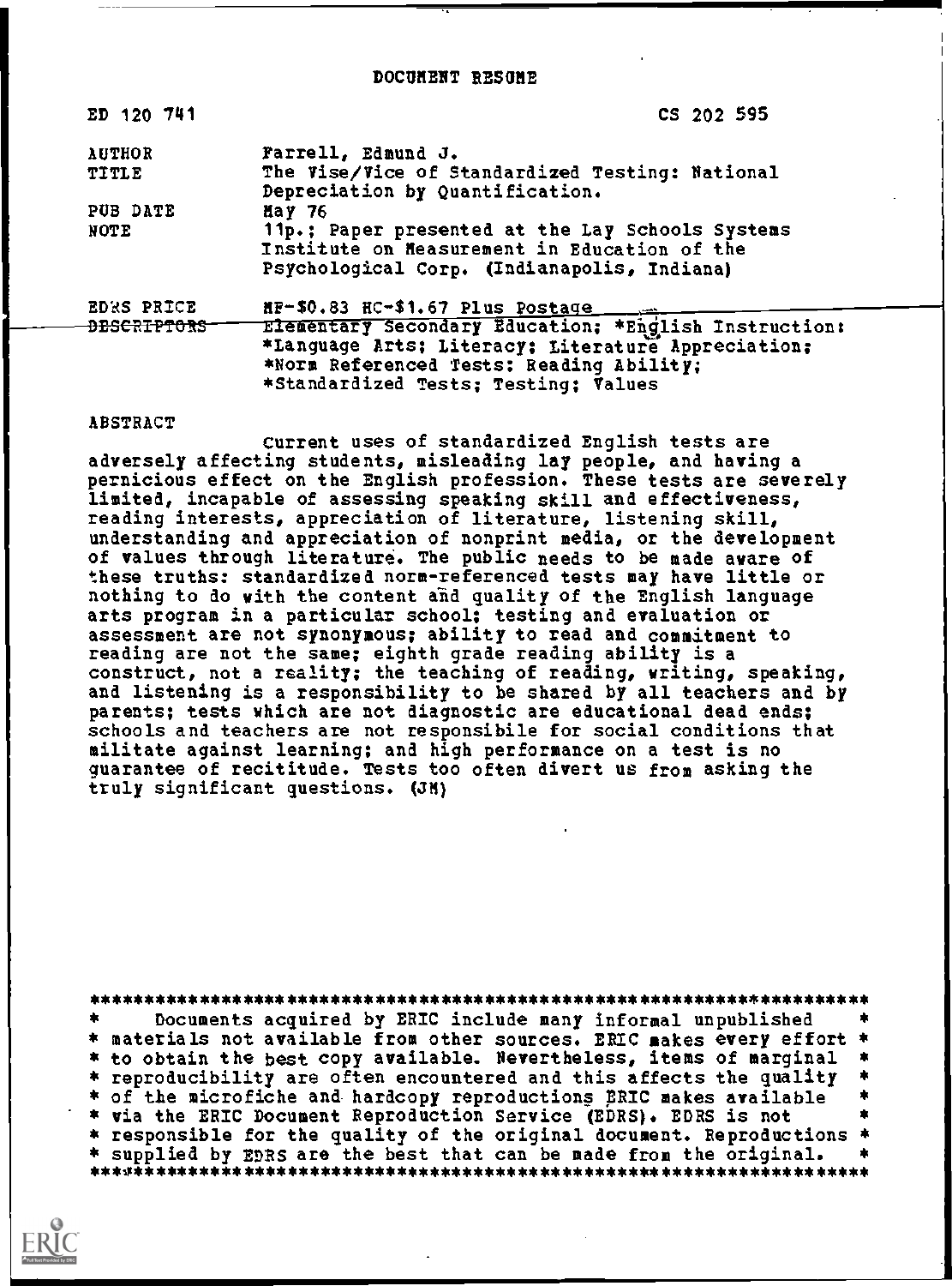$202.575$ 

 $\cdot$ 

ŗ

## THE VISE/VICE OF STANDARDIZED

## TESTING: NATIONAL DEPRECIATION

## BY QUANTIFICATION

US. DEPARTMENT OF NEALTH.<br>EDUCATION & WELFARE<br>NATIONAL INSTITUTE OF<br>EDUCATION

THIS DOCUMENT HAS BEEN REPRO-<br>DUCED EXACTLY AS RECEIVED FROM<br>THE PERSON OR ORGANIZATION ORIGIN-<br>ATING IT POINTS OF VIEW OR OPINIONS<br>STATED OO NOT NECESSARILY REPRE-<br>SENTOFFICIAL NATIONAL INSTITUTE OF<br>EQUCATION POSITION OR

Edmund J. Farrell Associate Executive Secretary National Council of Teachers of English

 $\overline{2}$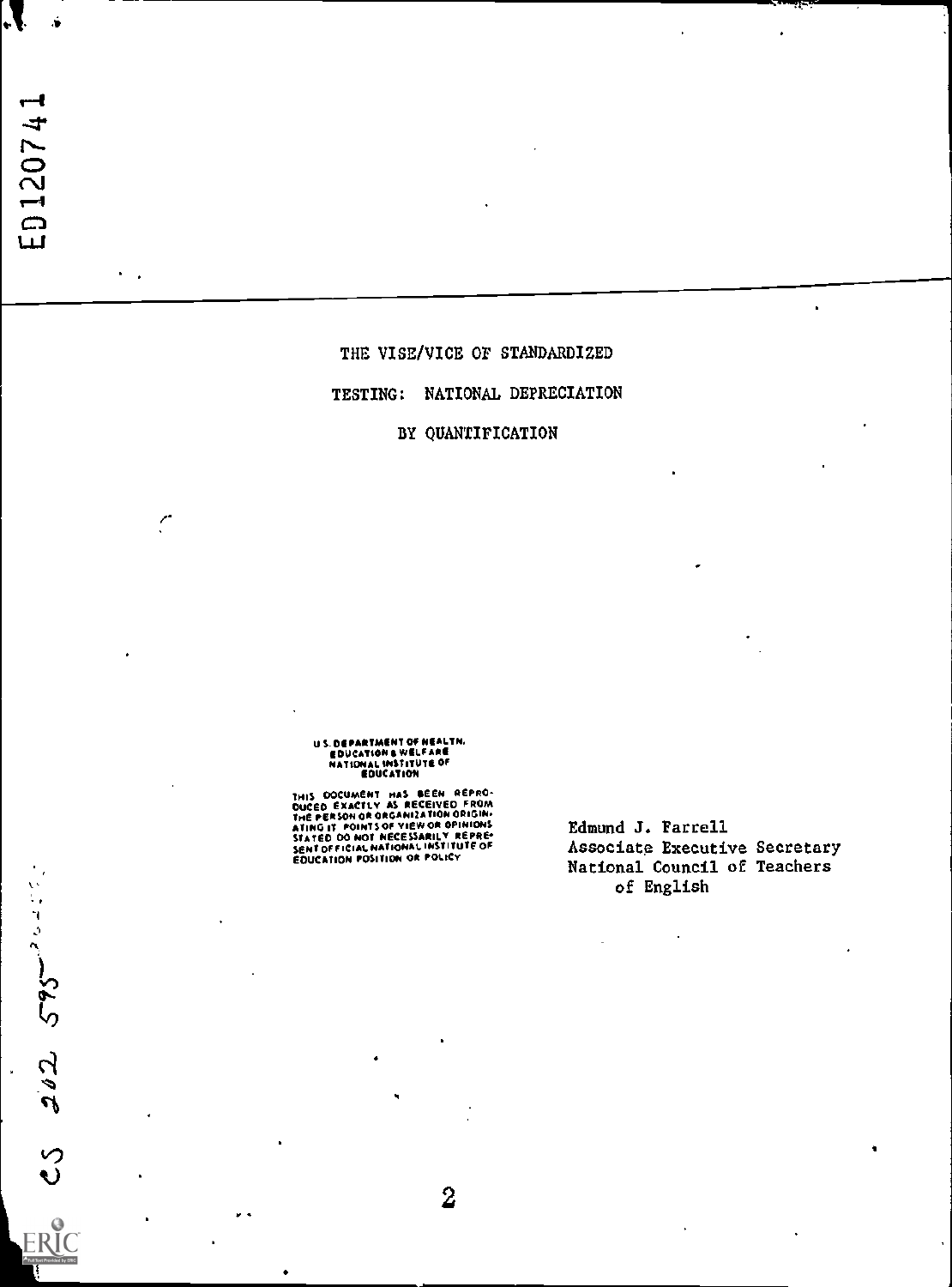In the past five years, the National Council of Teachers of English (NCTE) has raised serious questions about the effects that mandatory uses of standardized tests are having upon students and teachers, and upon the profession of English. Unlike the National Education Association, NCTE has not called for a national moratorium on standardized testing, nor has it suggested a cessation of obligatory IQ testing, as have Benjamin Fine, former education editor for the New York Times, and Paul Houts, editor of The National Elementary Principal. But through a variety of resolutions and publications--among the latter, Uses, Abuses, Misuses of Standardized Tests in English (NCTE, 1974), Common Sense and Testing in English (NCTE, 1975), and Reviews of Selected Published Tests in English (NCTE, 1976)--and through the endorsement of the statement on standardized achievement tests drafted at a conference on testing sponsored in 1975 by the National Association of Elementary School Principals and the North Dakota Study Group on Evaluation, the Council has attempted to make clear to its membership and to the public its belief that present uses of standardized tests are adversely affecting students, misleading lay people, and having a pernicious effect upon the English profession.

I do not believe I need review, except in the most cursory way, complaints that standardized tests have too often been used to label students unjustly; to track them; to admit them to, or reject them from, classes, programs, or schools; to deny them the full play of their individuality and, thereby, to deny to the society the full richness of its pluralism. In light of the cultural mosaic that is America, it is nonsense to talk about national norms against which the achievements of an individual or a group can be accurately compared. There exist only test publishers' norms, and the sample populations

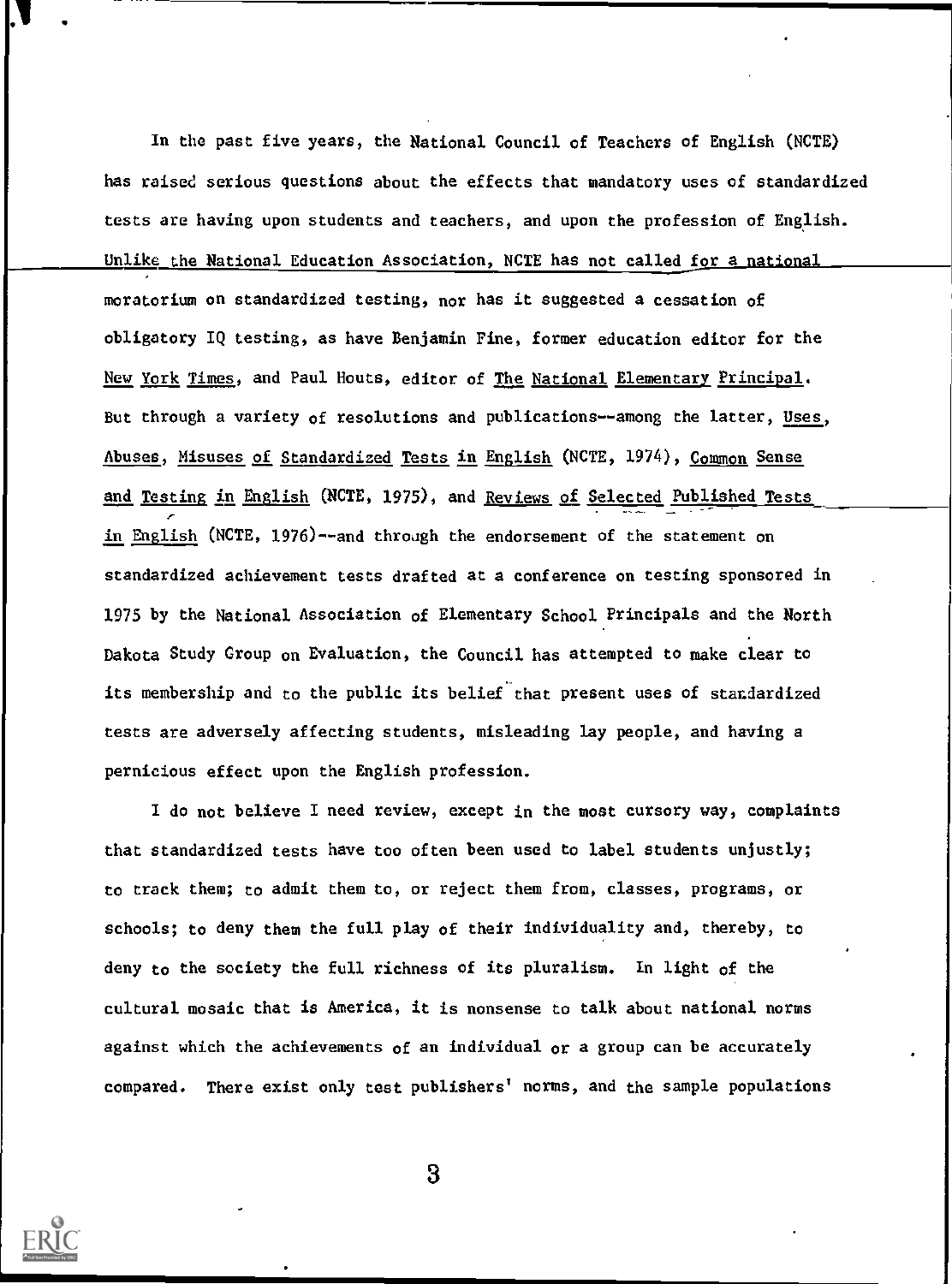selected to norm tests are not always representatiye in time or place or race of the communities of students who take the tests. As the authors of Common Sense and Testing in English note, "Many English tests have content totally alien to large groups of young people, such as reading passages about life in a Maine fishing town or about a world of butlers and house maids on a test used in a big southwestern city with a large Latino and black student body."

 $\overline{2}$ 

Items that are culturally biased against a population different from the norming population lead to the legitimate protests of those discriminated against; items that are obsolete pose a different order of problem, for neither students nor teachers may realize that knowledge of archaic information or command of misinformation is being assessed. For years after zip codes were added to letters, students were expected on one widely used test to punctu. te postal zones by setting them off with commas. Tests of usage often require students to "correct" word choices once viewed as unacceptable but now regarded as acceptable by linguists and lexicographers.

Even when the items they contain are unassailable, standardized normreferenced tests are reactionary instruments, for the processes of their norming and validation require that they contain well-established information, information that is, if not common coin of the realm, currency widely shared. Perforce, standardized tests can never be on the cutting edge of knowledge, that edge where intuitive hunches, sudden insights, creative leaps, and serendipitious luck make the unperceived perceptible, the unknown, known. Of concern to all scholars today is the rapidity with which knowledge in their fields accumulates and changes. One consequence of rapidly altering knowledge is Lhat test makers must either gamble with information that is new and seemingly important but that may soon obsolesce, or else play safe

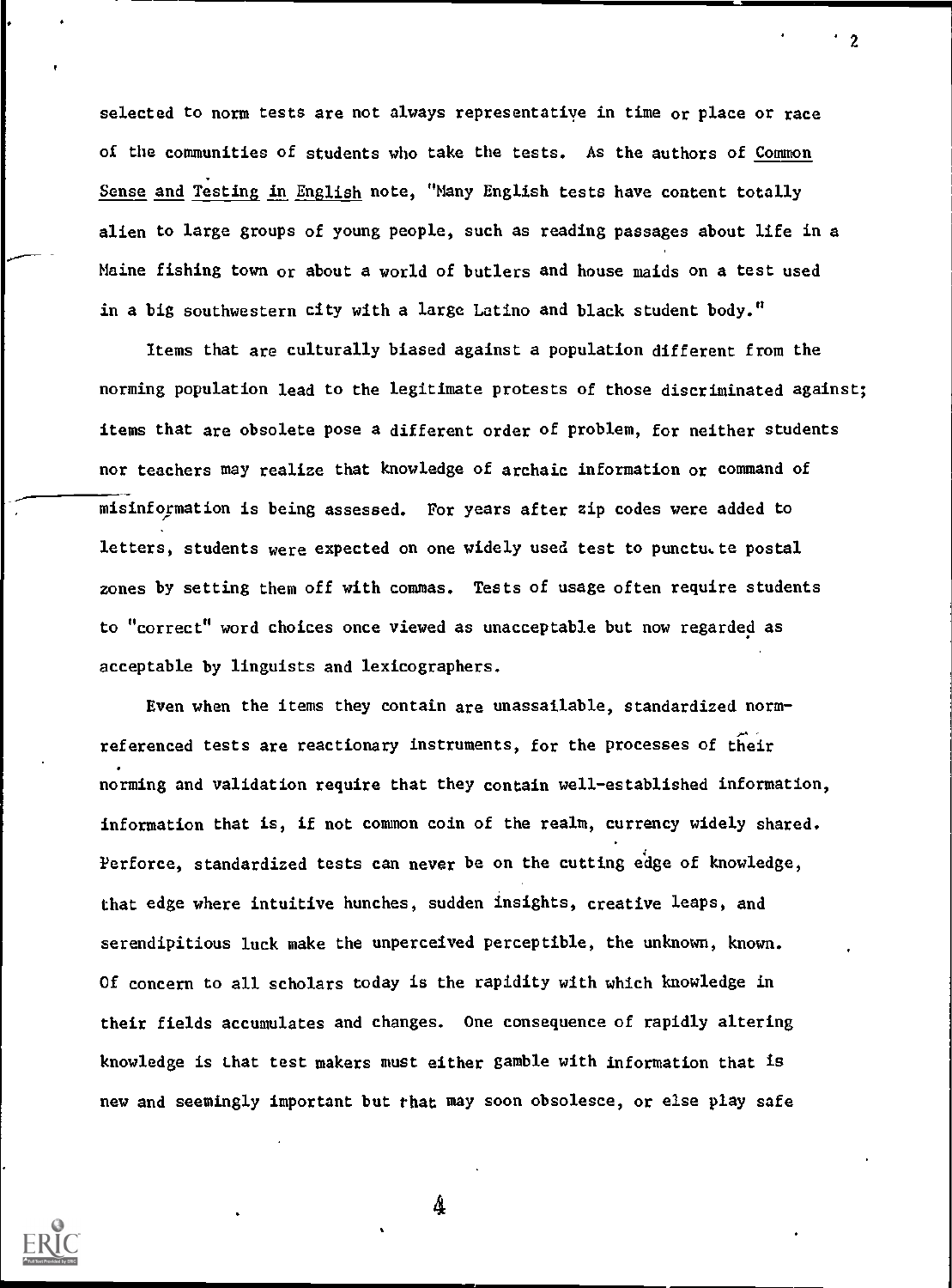with information that may be trivial but enduring. The latter is the sensible course for those who want to stay in business, but it is a course detrimental to education and to the intellectual quality of society.

The current back-to-basics movement exposes the triviality of most citizens' knowledge of English, a subject that includes not just functional reading but the grandeur that is literature--fairy tales, folklore, poems, plays, novels, essays, and short stories of all places and times; a subject that examines not just usage or spelling but language, that most human of subjects, in all its myriad dimensions and branches--philology, linguistics, semantics, stylistics, lexicography, phonology; a subject that analyzes not just rules of punctuation but the act of written composition--its various processes and its forms, including the subtle ways in which audience and occasion determine an author's rhetorical strategies; a subject that also includes many of the important skills associated with speaking effectively and listening critically; finally, a subject that, of late, has begun to include analysis and appreciation of nonprint media.

If the public views English narrowly as a service subject for the teaching of 8th grade literacy--whatever that means--and for improving the nation's morals through teaching the young to be better spellers and punctuators, then test makers must take major responsibility for what has become a squinteyed definition of a subject that its teachers believe to be noble, complex, and variegated. Most citizens do not know what You and I know: that quite limited areas of English are being tested today by norm-referenced standardized tests, only those areas that best lend themselves to quantifiable computerized scoring. The tests do not assess speaking skill and effectiveness, reading interests, appreciation of literature, listening skill, understanding and appreciation of nonprint media, or development of personal values through the study of literature. Nor do many of them assess written composition. At



5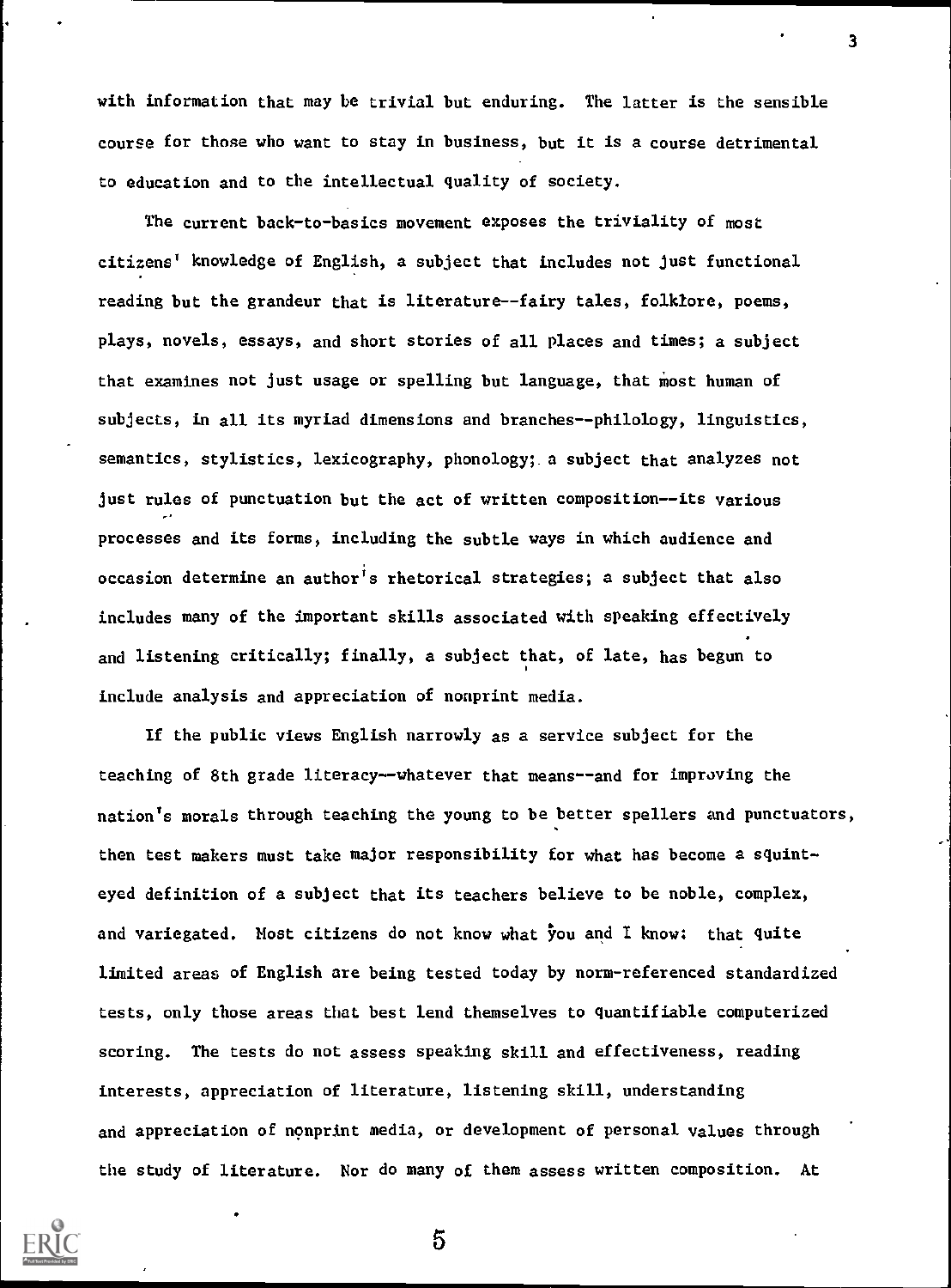present, for example, the College Entrance Examination Board sponsors in both the Admissions Testing Program and the College Level Examination Program tests of written composition that do not require students to write. If test publishers wish the support of teachers and professional subject matter organizations, they are going to have to do a much better job than they have done to date of educating the public, including legislators and members of school boards, to the limitations of any testing program. Pointing to descriptions in a test booklet of norming and validation procedures and to caveats to test interpreters that the test has a limited province will no longer do. What is now needed is a well-financed campaign through newspapers and journal articles, workshops, and institutes to educate the public to these elementary truths:

- 1. Testing and evaluation or assessment are not synomous. Testing is to evaluation as (a) a sliver is to a board; (b) a map is to a state; (c) a raindrop is to a shower; (d) a number is to a human being. Choose one.
- 2. Standardized norm-referenced tests may have little or nothing to do with the content and quality of the English language arts program in a particular school. The more innovative the program or the more deviant the student population from norming populations, the less likelihood that the quality of the program is inferable from test scores.
- 3. Ability to read and commitment to reading are not the same. Millions. of people in this nation who know how to read choose not to do so. Studies by the Roper Organization of what people think of television and other media reveal that the public has become increasingly dependent on television as its prime source of information. When



6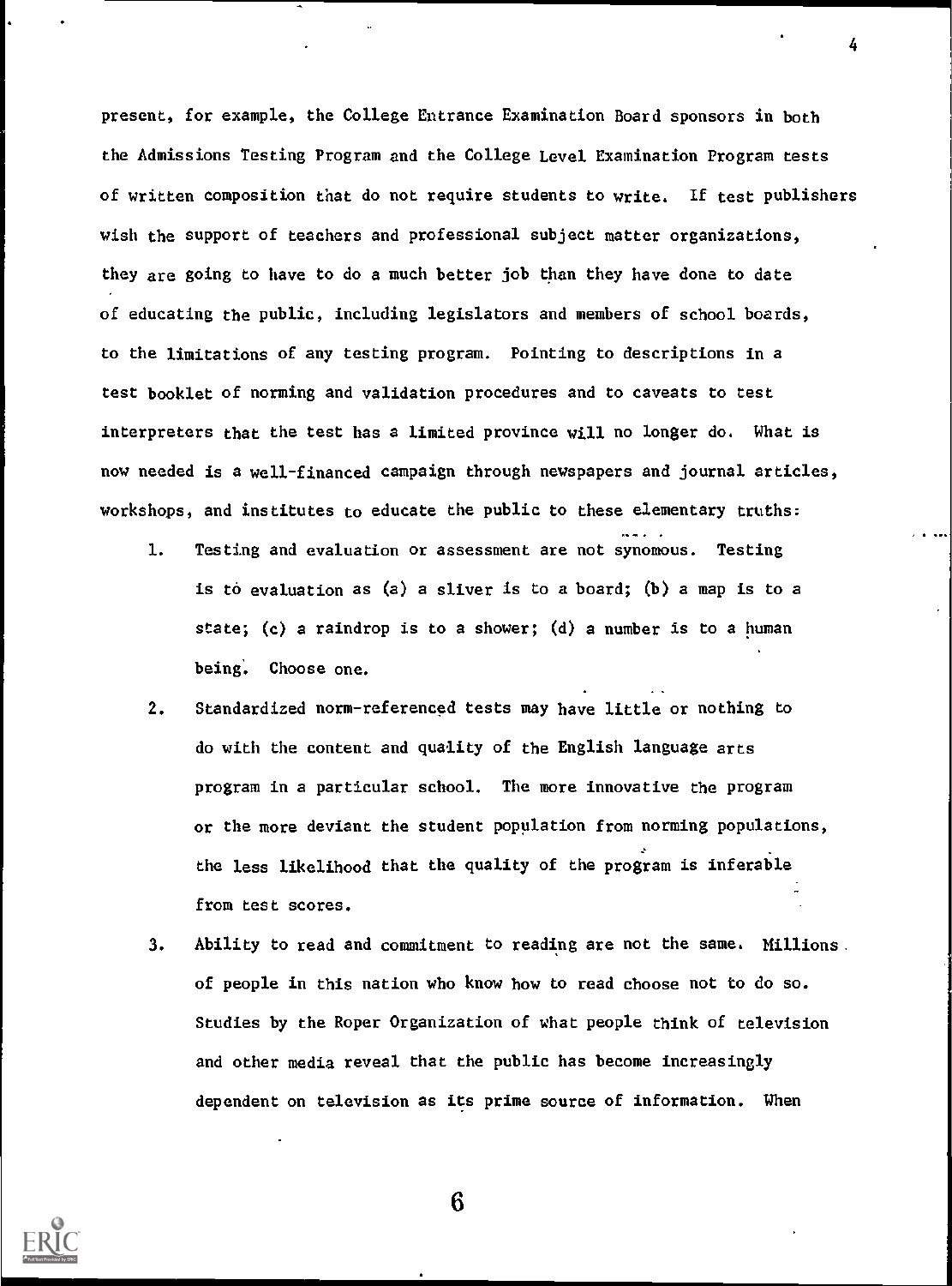asked, "If you got conflicting or different reports of the same news story from radio, television, the magazines and the newspapers, which of the four versions would you be most inclined to believe--the one on radio, or television, or magazines, or newspapers?" 51 percent of those polled by the Roper Organization in 1974 said they would find television most believable, an increase of 22 percentage points since the first poll in 1959. Only 20 percent of the respondents found newspapers to be most believable, while radio and magazines trailed, each supported by 8 percent of those polled. When asked, "Suppose you could continue to have one of the following: radio, television, newspapers, or magazines--which one of the four  $\overline{\phantom{a}}$ would you most want to keep?" 59 percent of those polled opted for television, while 19 percent chose newspapers; 17 percent, radio; and 4 percent, magazines.

In short, ability to pass a proficiency test In reading does not a reader make.

4. Eighth-grade reading ability is a construct, not a reality. My ideational 8th grade is populated with budding Shakespeares, Tolstoys, Ellisons and Ibsens. Vonnegut is my reluctant learner. How does your class shape up by comparison?

.....

5. The teaching of reading, writing, speaking, and listening is a responsibility to be shared by all teachers and by parents. Teachers of English should not be singled out and scapegoated for an alleged decline in students' verbal skills. Those skills need to be taught in relationship to each subject area, for each has its own vocabulary and its own modes of discourse. Too, parents who themselves do not



7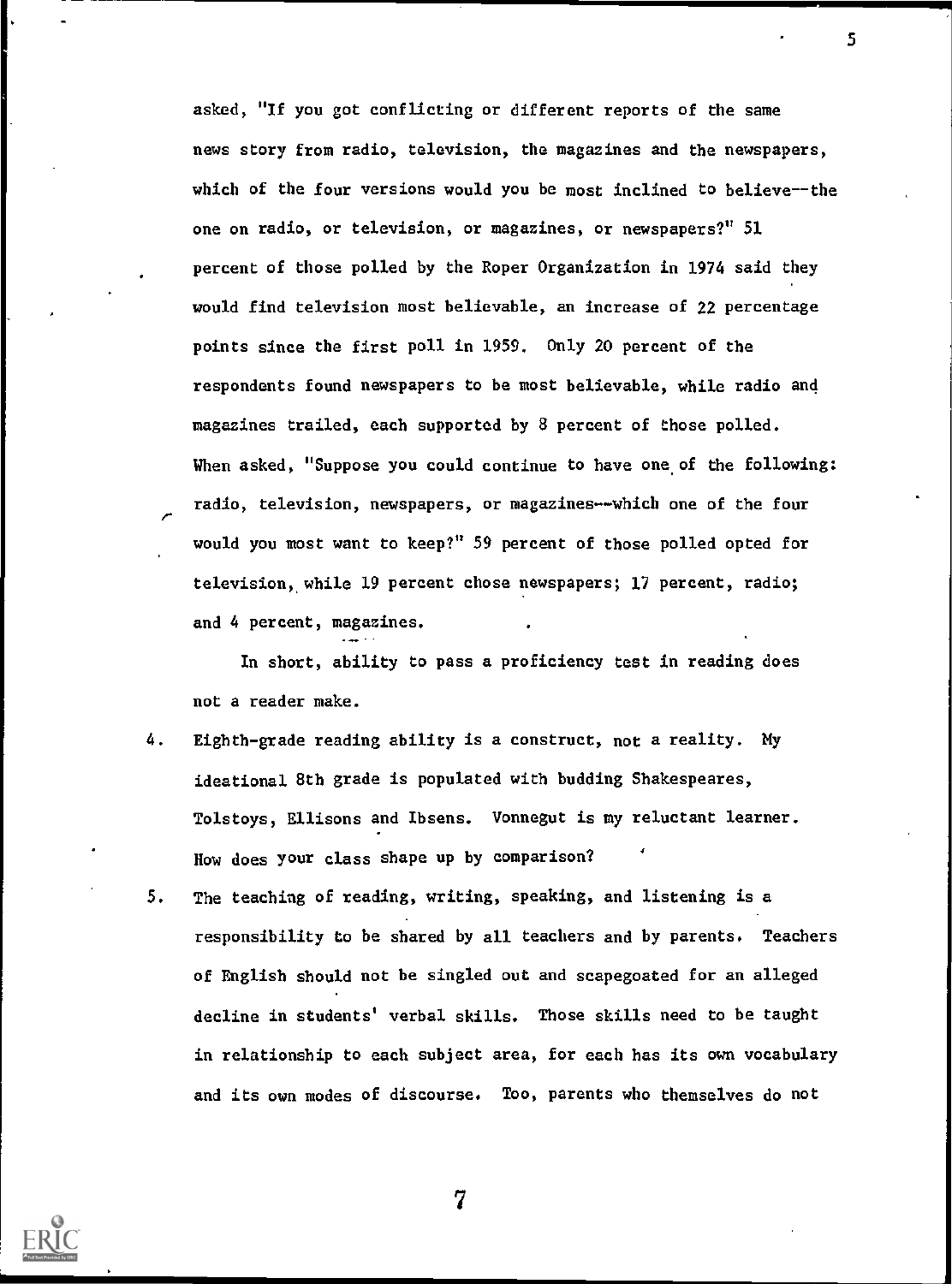read or write can scarcely fault the schools for not making prodigious readers and inveterate writers of their progeny. It's a rare child today who observes a parent write anything beyond a shopping list or a note on a Christmas card.

- 6. Tests which are not diagnostic are educational dead ends. To report that a child reads at a 6.3 grade level does nothing for the child and provides the teacher, the parents, and the public with almost no information. The score fails both to reveal the child's strengths and weaknesses in reading different types of materials-mathematics, social science, science, literature, etc.--and to suggest what kind of remedial work, if any, is advisable. Nor does the bald score. disclose anything about the test itself--its length, its composition, its reliability, its validity, or the conditions under which it was administered.
- 7. Schools and teachers are not responsible for social conditions that militate against learning. Literacy is related to parental education and income, both of which are in this country unfortunately related to race. In Literacy Among Youths 12-17 Years Old, a study conducted from 1966 to 1970 and published by the Government Printing Office in 1973, evidence clearly supports the thesis that illiterates in this society come mainly from homes in which the parents are not well educated and are members of minority groups. For the study, literacy was determined by youths' performance on The Brief Test of Literacy, specially constructed and pretested by Thomas F. Donlan and W. Miles McPeek of the Educational Testing Service, Princeton, N.J. The test makers defined literacy as "that level of achievement which is attained by the average child in the United States by the beginning of the fourth grade."



8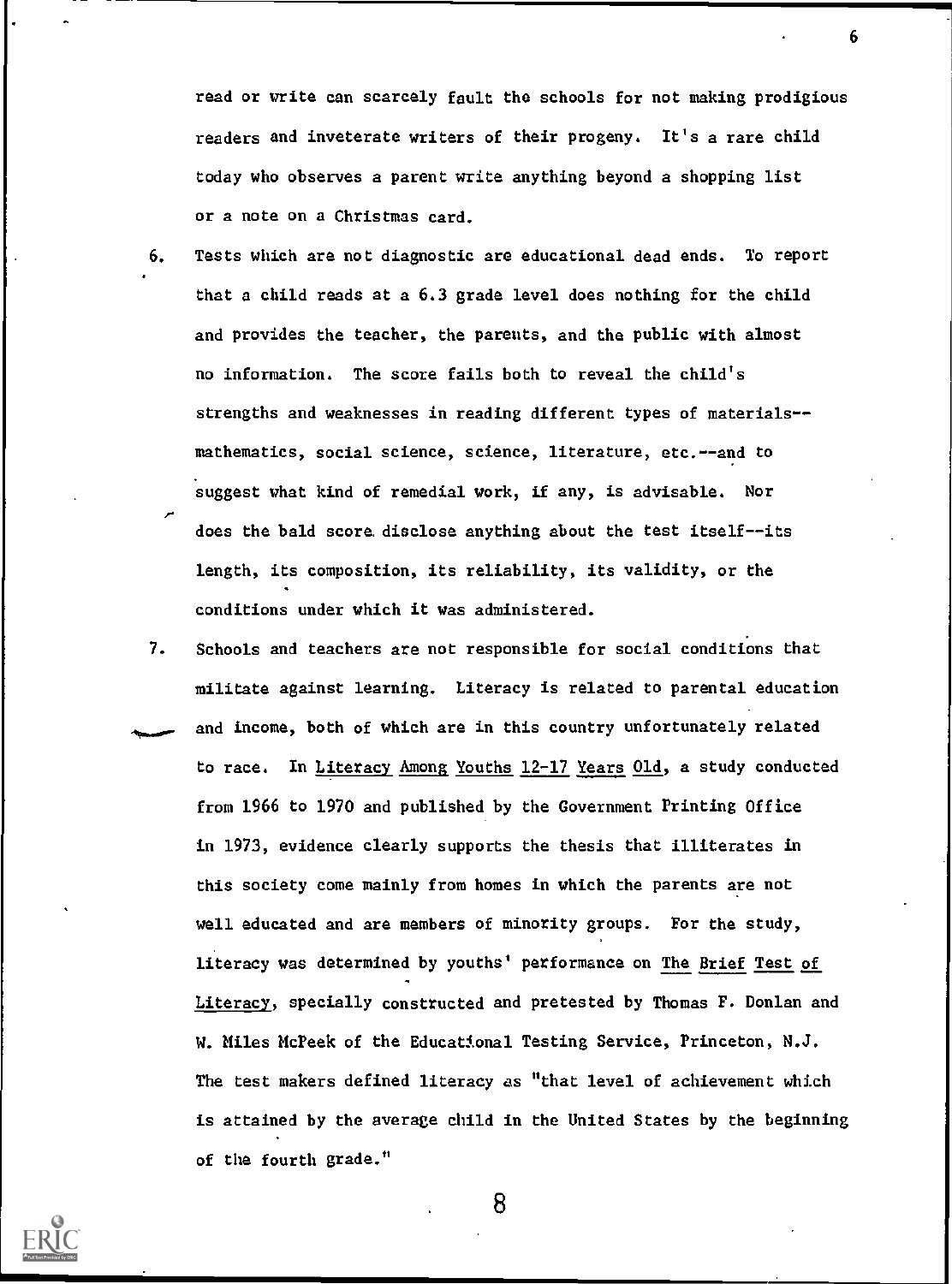Among the sample population of 6,700 youths twelve to seventeen years of age, illiteracy was found to be most prevalent among boys, especially blacks, from low-income families whose parents have little or no formal education. The survey found that 4.7 percent of white males and 1.7 percent of white females could not read at the fourthgrade level, compared with 20.5 percent black males and 9.6 percent of black females. Youths whose parents had no formal education had an illiteracy rate of 27.4 percent, much higher than the 8.9 percent for those whose parents had at least elementary school training. In families with less than \$3,000 annual income, 9.8 percent of white youths and 22.1 percent of blacks were judged illiterate, i.e., incapable of reading fourth-grade materials. However, illiteracy dropped to 3.5 percent and 12.6 percent respectively for children whose families earned \$5,000 to \$7,000 annually, and to 0.8 percent and 4.7 percent for children whose families earned more than \$10,000 per year. - 2006a

 $\mathcal{T}$  and  $\mathcal{T}$ 

Robert Thorndike in Reading Comprehension Education in Fifteen Countries, the report of a study conducted under the auspices of the International Association for the Evaluation of Educational Achievement and published in 1973 by John Wiley and Sons, also found reading comprehension to be directly related to students' socioeconomic backgrounds. Mr. Thorndike writes in his summary of findings:

A second main finding is that in the developed countries an appreciable prediction of the reading achievement of individual students--and an even more substantial prediction of the average reading achievement of children in a school--is provided by information about their home and family backgrounds. A dominant determiner of the outcome from a school in terms of reading

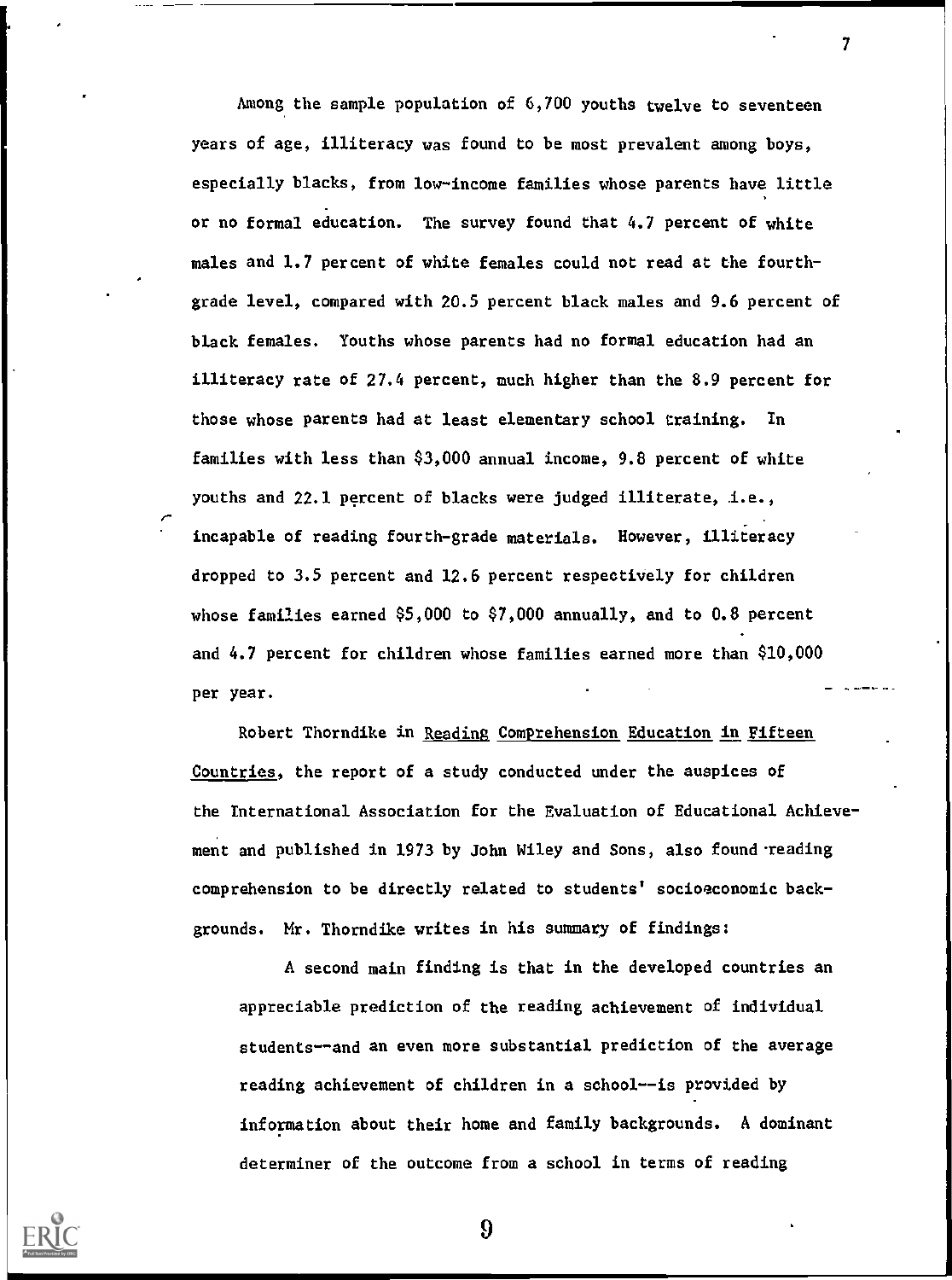performance is the input in terms of the kinds of students that go to the school. When the population of a school comes from homes in which the parents are themselves wall educated, economically advantaged, and able to provide an environment in which reading materials and communications media are available, the school shows a generally superior level of reading achievement.

The implication is that if the society wishes to increase literacy dramatically, it needs to provide students with well educated, reasonably affluent parents, an implication that Christopher Jencks would appreciate.

8. High performance on a test is no guarantee of rectitude. Those implicated in Watergate were graduates of prestigious colleges and r universities, many of them were lawyers, all of them used Standard English--or bureaucratic variants thereof--and all of them would have performed well on standardized norm-referenced tests of reading proficiency. But they were also liars and cheats who undermined the Bill of Rights and came close to destroying our system of constitutional checks and balances.

I cannot help feeling that the current emphasis on testing and accountability is wrong, not just because it leaves to computers rather than to teachers determination of what is to be emphasized in the curriculum--we test what can be expediently scored, not necessarily what is important--but because the tests too often divert us from asking truly significant questions.

Let me present a medley: What, for our times, is a good act? What is a good person? Are there good people any more? If not, why not? If so, who are they, and what might we learn from them? Why has faith been lost in our present social and political institutions? Can faith be restored? Should it be? What options do we have left so far as possible national futures are concerned? In



<sup>v</sup> . .

10